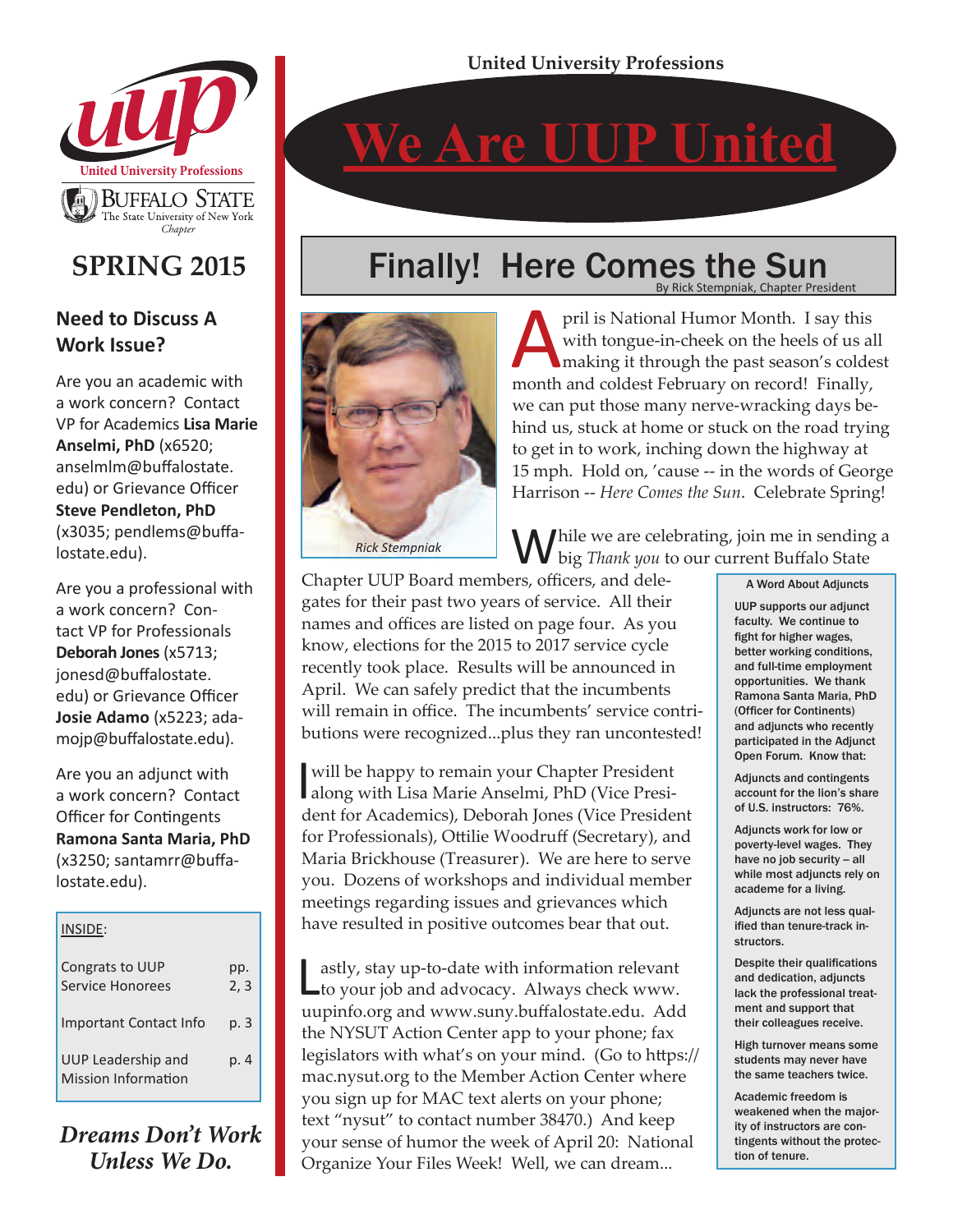

*To give real service, you must add something which cannot be bought or measured with money, and that is sincerity and integrity.* --Douglas Adams

 $W$ <sup>*ithout*</sup> *service, we would not have a strong quality of life. It's important to the person who serves as well as the recipient. It's the way in which we ourselves grow and develop.* --Dorothy Height

*For anything worth having one must pay the price, and the price is always work, patience, love, self-sacrifice -- no paper currency, no promises to pay, but the real gold of real service.* --John Burroughs

*Service is the rent that you pay for room on this earth.* --Shirley Chisholm

*I s slept and dreamt that life was joy. I awoke and saw that life was service. I acted and behold, service was joy.*

--Rabindranath Tagore

## Congrats to UUP Service Honorees

Buffalo State Chapter UUP Board members recently recognized with benchmark State and local Chapter awards! Honorees are Jean E. Richardson, Josephine Adamo, Mohan Devgun, and Ramona Santa Maria. All these board members are, in addition, delegates in the Statewide UUP Delegate Assembly.

*I* believe in unionization,"<br>says Jean E. Richardson, says Jean E. Richardson, PhD and recipient of the **UUP 15-Year Leadership and Service Award**. Dr. Richardson (*below*) began



 $\begin{tabular}{l|c|c|c} \hline \textbf{To give real}\\ \hline \textbf{not } \textbf{not } \textbf{not } \textbf{not } \textbf{not } \textbf{not } \textbf{not } \textbf{not } \textbf{not } \textbf{not } \textbf{not } \textbf{not } \textbf{not } \textbf{not } \textbf{not } \textbf{not } \textbf{not } \textbf{not } \textbf{not } \textbf{not } \textbf{not } \textbf{not } \textbf{not } \textbf{not } \textbf{not } \textbf{not } \textbf{not } \textbf{not } \textbf{not } \textbf{not } \textbf{not } \textbf{not }$ temp, and later became tenured. She says that "Without the Union, we would not have health and other benefits, and Joint Labor-Management money." She adds, "Early on before I had tenure, I found a community in UUP that you could voice your problems in. I like that sense of community and camaraderie. Foremost, it is important to help colleagues with work-related problems."

hough retired in 2014

as Buffalo State History and Social Studies Department Associate Professor – following her 22-year career here – Dr. Richardson continues service on the Chapter Board as a retiree member. At Statewide UUP Delegate Assembly, she also continues to serve on the Membership and Women's Rights and Concerns committees.

Those who know Dr. Richardson know she has assisted – and continues to serve – the Union and its members admirably. Perhaps helping colleagues solve work issues is not unrelated to Dr. Richardson's love of mystery books? Both involve working through difficult situations to find solutions! She adores dogs, too, especially her beloved Woody.

Josephine Adamo (below)<br>was presented with the osephine Adamo (*below*) **UUP 10-Year Leadership and Service Award**. Ms. Adamo is our Chapter Grievance Officer for Professionals and serves on the Statewide UUP Griev-



ance Committee. At Buffalo State, her 20-year career began in the

Academic Skills Center and, for the last 10 years, she is in University College where she is First-Year Development Initiative Coordinator and teaches several courses. Ms. Adamo serves on College Senate, Senate Curriculum Committee, PSC Executive Board, and as chair of the College Review Panel.

**B**eing a member of each committee keeps me  $\sum_{\text{committee}}$  keeps me well informed of issues on the Buffalo State College campus and at the State level, which in turn helps me in keeping my colleagues aware of these issues and concerns here and across SUNY," states Ms. Adamo -- better known as Josie.

Threading things togeth-<br>
er just comes naturally to Josie, who along with five other women, have raised over \$40,000 in the past three years for the Alzheimer's Association. They raise the funds by making and selling beautifully handcrafted necklaces.

Mohan Devgun, PhD,<br>
M and Ramona Santa Maria, PhD, were recognized with **UUP Five-Year Service Awards**.

*(Story continues on page 3.)*

*J. Richardson, M. Devgun, and R. Santa Maria photos are courtesy of Bruce Fox.*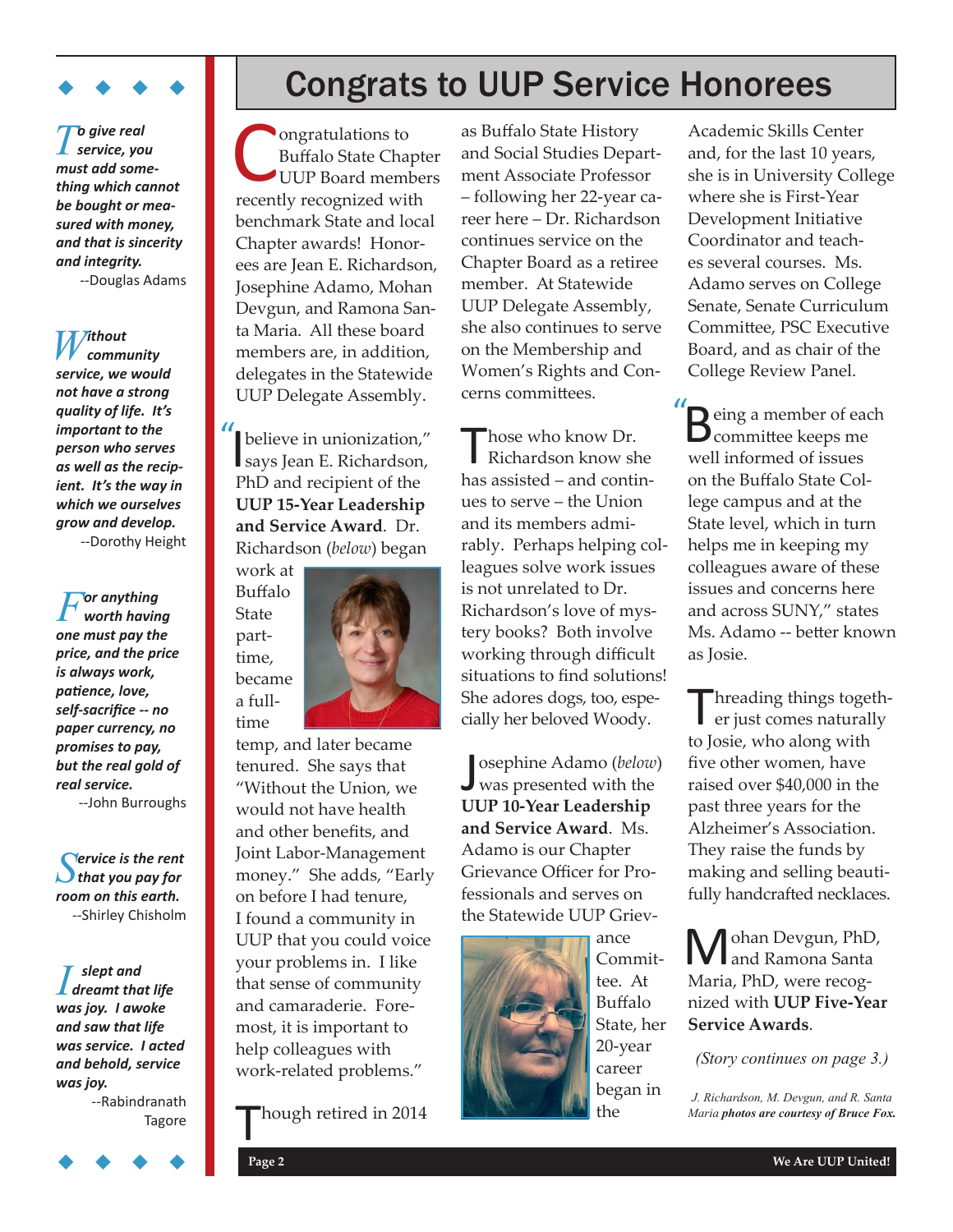s Buffalo State College Engineering Technology Department Professor, Dr. Mohan Devgun (*below*) was recently recognized as a 25-Year Employee at the annual college luncheon.



Dr. Devgun has made numerous contributions that have raised the state of the art in engineering, manufacturing, and product quality. In addition to his devotion to technical subjects, Dr. Devgun is also dedicated to community service, filling leadership positions in several public and private civic organizations, including UUP. At Buffalo State, he also serves on the Faculty Senate and several committees. He arrived at Buffalo State by way of India, England, and Iowa.

Dr. Ramona Santa Maria (*upper right*) is Computer Information Systems Department Associate Professor and Chapter UUP Officer for Contingents. At Statewide UUP, she serves on Contingent Employment and Technology Issues committees, and on the Task Force on Pay Equity Based on Race.



 $\blacksquare$ rom graduate assistant to adjunct, lecturer, assistant, and associate professor, Dr. Santa Maria has worked 15.5 years at Buffalo State and UUP.

When I think about my<br>Union advocacy," says Dr. Santa Maria, "I think of the words of Noam Chomsky, 'Labor Unions are the leading force for democratization and progress.' Union members have to think about each struggle, and victory, for each person as a problem or triumph as progress for the whole. Sometimes I hear, 'I pay dues; what is the Union doing for me?' The larger question should be, 'What is the Union doing for its members?' What my Union involvement shows me is the Union is ALWAYS advocating for something for its members. At Buffalo State, UUP works with HR and NYSUT to advocate for the issues our colleagues bring to us, and we make sure it goes through the proper channels, so they get a fair shot at equity in their employment."  $\mathbf{u}$ 

Congratulations, all!

#### **Important Contact Info for UUP Members**

| <b>UUP Benefit Trust Fund 800/887-3863</b> |              |
|--------------------------------------------|--------------|
|                                            |              |
| Davis Vision (Vision Care) 800/999-5431    |              |
| Laser Vision Correction (Client Code 7512) |              |
|                                            | 800/584-2866 |

#### **Empire Plan** (Select Menu Option) . . 877/769-7447

- 1. United HealthCare (Medical/Surgical) HCAP (Home Care Advocacy/Equip/Supplies) MultiPlan (Basic Med Provider Discount Prgm) MPN (Chiro/Physical Therapy Managed Prgm) Benefits Mgmt Prgm (MRI Pre-Certification) Infertility Treatment (Centers of Excellence)
- 2. Empire BlueCross and BlueShield (Hosp/Inpatient/Nursing/Transplant Pre-Cert)
- 3. Mental Health and Substance Abuse
- 4. Prescription Program
- 5. NurseLine (Info/Educ/24-Hr Support)

#### **HMO Participants** . . . . . . . . . . . . . . . Call your HMO

#### **Retirement Systems (Pensions)**

| NYS Employees' Retirement Sys. 866/805-0990 |  |
|---------------------------------------------|--|
| NYS Teachers' Retirement Sys 800/348-7298   |  |
| <b>Optional Retirement Programs</b>         |  |
| ING800/677-4636                             |  |
| TIAA-CREF 800/842-2776                      |  |
| Metropolitan 800/638-5433                   |  |
|                                             |  |

#### **Tax Deferred Retirement Savings**

| NYS Deferred Comp Plan 457(P) 800/422-8463        |  |
|---------------------------------------------------|--|
| NYSUT800/342-9810<br>Member Benefits 800/626-8101 |  |
| AFT800/238-1133<br>x8643                          |  |
| <b>Workers' Compensation/SS Disability</b>        |  |
| Fine, Olin & Anderman 866/362-4887                |  |
| <b>Flex Spending Account</b>                      |  |
|                                                   |  |
| Dependent Care Advantage Acct 800/358-7202        |  |
| Health Care Spending Account 800/342-8017         |  |
| NYS Dept of Civil Service 800/833-4344            |  |
| NYS/UUP Jt Labor/Mngmnt Off 518/486-4666          |  |
| NYS Tax Info: Pensions/Annuities 800/225-5829     |  |
|                                                   |  |